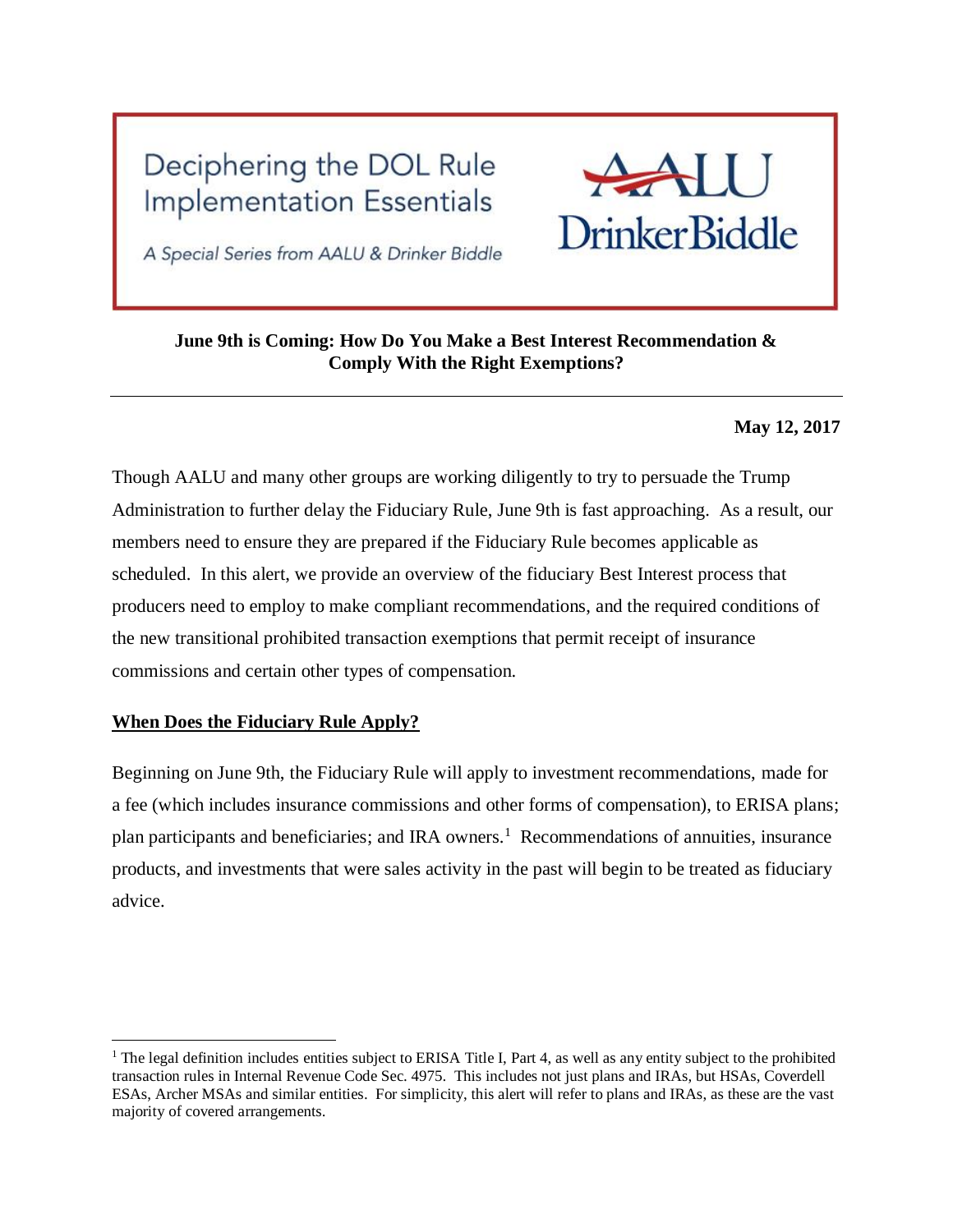Specifically, producers are giving fiduciary advice if they:

- Recommend rolling retirement plan benefits over to IRAs, including individual retirement annuities;
- Recommend transferring existing IRAs from other institutions;
- Recommend taking distributions from retirement plans or IRAs (such as to purchase annuities or insurance with the proceeds—an example would be to recommend using an upcoming required minimum distribution to buy a life insurance policy for estate planning purposes); and
- Recommend purchasing annuities or other investments within IRAs.

## **What is the Fiduciary Process Necessary to Make a "Best Interest" Recommendation?**

To make a recommendation that complies with the Fiduciary Rule, you have to employ a thorough, prudent, and well-documented process that takes into account all relevant factors regarding the investment recommendation and the client's needs. The producer needs to collect the relevant information about the client, analyze it, and proceed accordingly. Documenting the information collected and the basis for your recommendation is essential to demonstrate compliance--if you don't properly document your advice, you won't be able to prove that your recommendation was prudent or in the client's Best Interest if a dispute arises.

Existing forms and questionnaires used to document sales, such as suitability forms or "Know Your Customer" forms can form the foundation for a "Best Interest" fiduciary process, but it is likely they will need to be augmented with additional and more comprehensive questions. Two specific situations requiring additional documentation are rollover recommendations and annuity recommendations.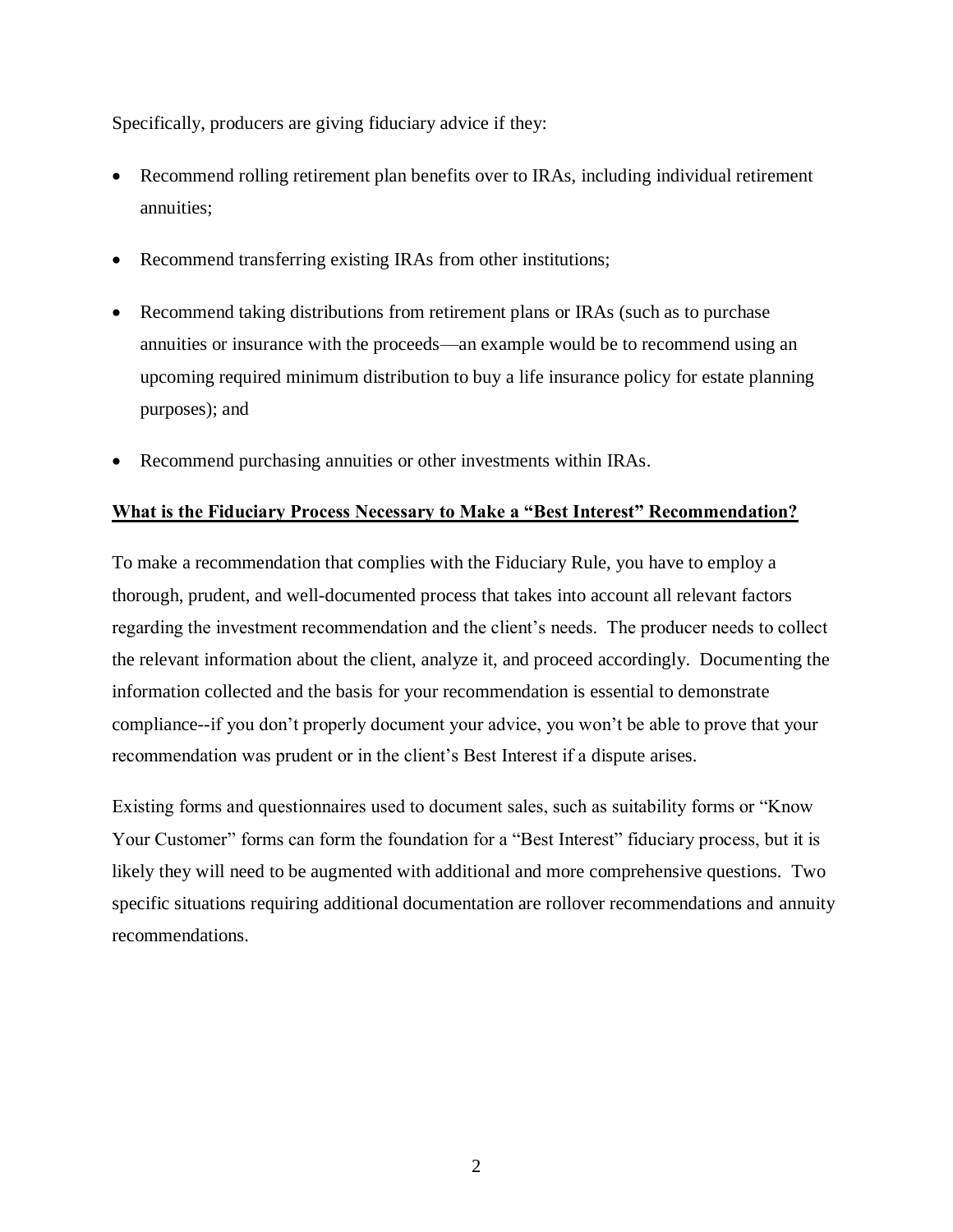#### • Required Rollover Information

In order to make a prudent or Best Interest recommendation, the producer will need to gather and consider information about the plan that the rollover is coming from. This information includes the available investments under the plan, the available services (such as individual investment advice) under the plan, the distribution options available under the plan, and the administrative and investment fees and expenses of the plan. This information must be considered in determining that the rollover recommendation is prudent and in the Best Interest of the participant.

For example, most 401(k) plans have a limited investment menu, don't offer individual advice, and often offer only a "lump-sum" distribution, while the IRA you recommend may offer a wide array of investments (including guaranteed income), individualized investment advice, and monthly distribution. Investments and fees may be higher or lower in the plan than the IRA. All of this information is necessary to determine what is in the client's "Best Interest" based on the client's needs. If the necessary information can't be collected from the participant, alternative means can be used, such as the plan's most recent Form 5500, or benchmark information for similar plans.

#### • Annuity Carrier Information

With respect to annuities, the producer will need to be able to show that information related to the ability of the carrier to make the promised annuity payments was considered. This review does not have to be performed by the producer—for example, an intermediary organization may do that screening and analysis on behalf of the producer. While this does not mean the producer is guaranteeing the carrier cannot fail, it does mean that at the time the recommendation was made, there was no reason to believe that the carrier's product was an imprudent choice.

#### **Why Do We Need to Use an Exemption to Receive Commissions?**

The result of being a fiduciary is that traditional insurance commissions, and compensation that varies depending on which investments you recommend, are generally prohibited. This is because a fiduciary may not use its position to benefit itself, such as by recommending an investment that pays more to the producer than another investment.

3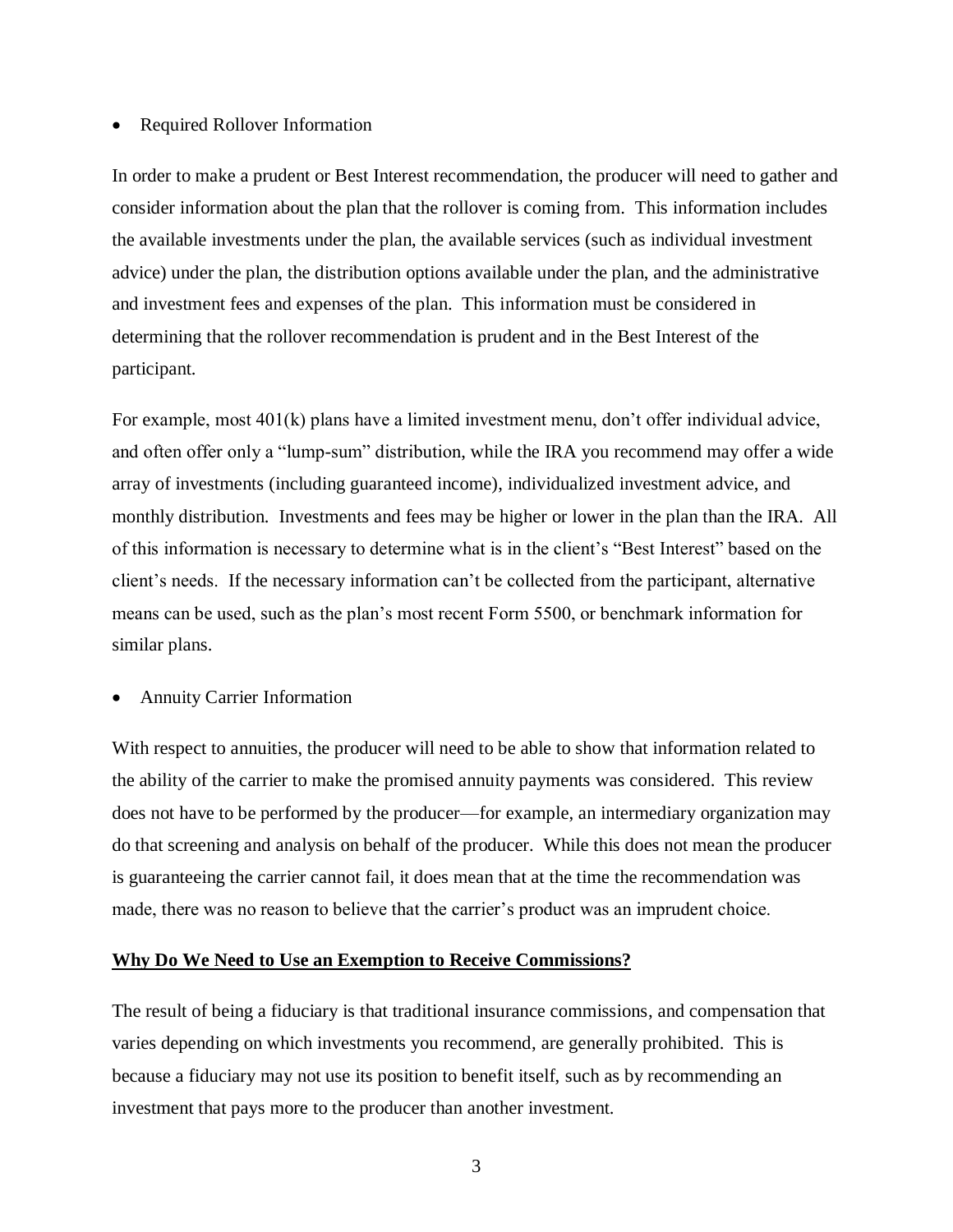However, the Fiduciary Rule does not ban all commissions—it provides special rules, called exemptions, that allow you to receive commissions and variable compensation if you meet the required conditions of the exemption.

From June 9 until December 31, 2017, the Trump Administration has created new, streamlined, transitional versions of two exemptions producers will most commonly rely on, the Best Interest Contract Exemption ("BIC Exemption") and Prohibited Transaction Exemption 84-24 ("PTE 84- 24").

## **What are the Conditions of Transition PTE 84-24 and the Transition BIC Exemption?**

The transitional exemptions have relatively few requirements compared to the "full" exemptions that are scheduled to apply in 2018. Though the transition PTE 84-24 has certain disclosure requirements (these have always been part of the exemption), the transition BIC Exemption does not.<sup>2</sup> Transition BIC requires a financial institution (a bank, broker-dealer, insurance company, or registered investment advisor), while PTE 84-24 does not.

## Requirements of Transition PTE 84-24

 $\overline{a}$ 

PTE 84-24 is an existing exemption used by the insurance industry since the late 1970's for sales of annuities and insurance contracts to plans and IRAs. The transition PTE 84-24 reverts back to the pre-Fiduciary Rule version of the exemption, except for the addition of the Impartial Conduct Standards (described below). Therefore, producers may use PTE 84-24 for recommendations of all types of annuities throughout 2017, including fixed-rate, fixed indexed. and variable annuities. PTE 84-24 has always included certain disclosure requirements, and these requirements remain in the transitional version.

<sup>&</sup>lt;sup>2</sup> To the extent you are advising an ERISA plan, new fiduciary status typically would require amending previously provided 408(b)(2) disclosures to disclose your fiduciary status. These amendments should be delivered to plan clients as close to June 9th as possible.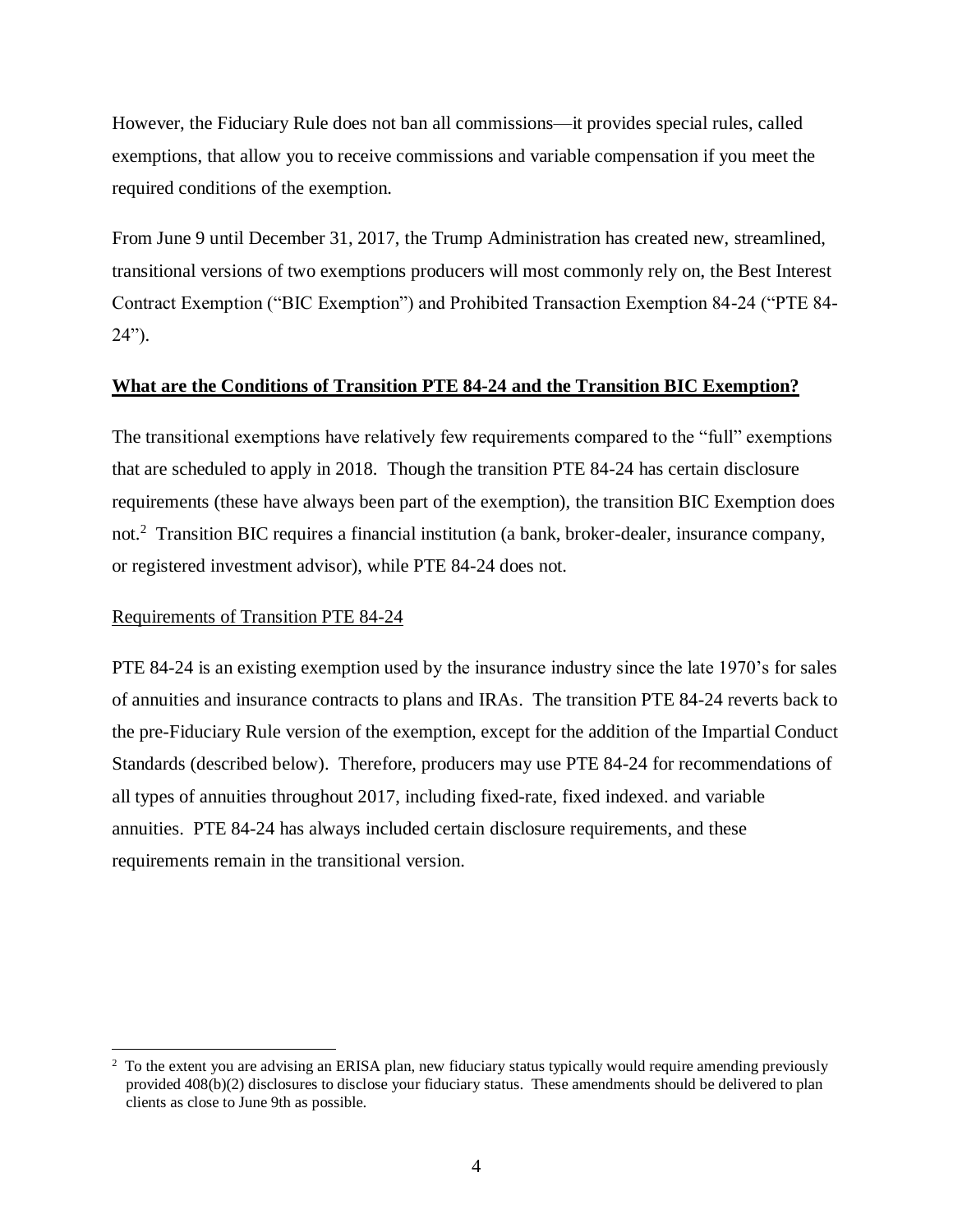Here are the basic conditions of PTE 84-24 during the transition:

- The transaction is effected by the insurance agent, broker, pension consultant, or insurance company in the ordinary course of its business;
- The transaction is at least as favorable to the plan or IRA as an "arm's length" transaction with an unrelated party would be;
- The combined total of all fees, commissions, and other payments received by the various parties to the transaction does not exceed reasonable compensation;
- Written disclosure of:
	- o Any affiliation with the recommended insurance company, or any limitations on recommendations resulting from an agreement with the insurance company;
	- o The sales commission, expressed as a percentage of the gross annual premium payment for the first year, and for each renewal year; and
	- o A description of any charges, fees, discounts, penalties or adjustments which may be imposed under the contract related to holding, exchange, termination, or sale of the contract.
- Written approval of the transaction by the plan or IRA before execution.

In addition to the requirements above that have been part of PTE 84-24 for many years, the producer must meet the Impartial Conduct Standards (described in more detail below):

- A recommendation in the Best Interest of the recipient;
- No more than reasonable compensation; and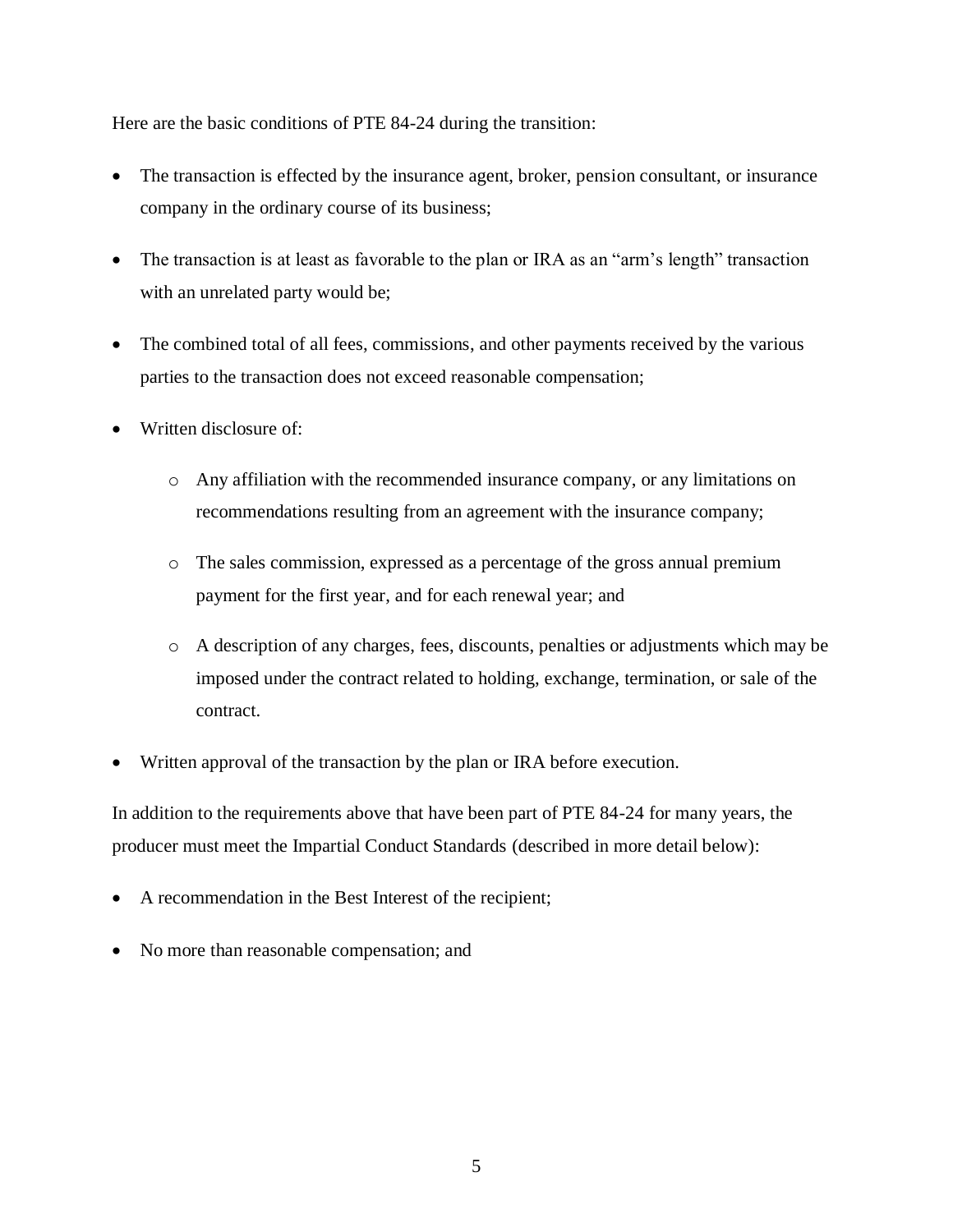• No materially misleading statements at the time the recommendation is made. While the text of PTE 84-24 notes that a failure to disclose a material conflict of interest may constitute a materially misleading statement, the disclosures already required by the exemption and other laws would appear to address items that would suggest a material conflict (fees received, affiliations or agreements with the insurance carrier, etc.). The Department has not identified any examples of material conflicts not already disclosed.

#### Requirements of the Transition BIC Exemption

The BIC Exemption is very broad—while PTE 84-24 covers advice regarding annuities and insurance contracts, the BIC Exemption covers these as well as other transactions, including rollovers and compensation not involving insurance products. It can be used instead of PTE 84- 24—insurance carriers may be able to choose which exemption to utilize if they can meet the conditions of both.

The transition BIC Exemption's only requirements are the Impartial Conduct Standards. These are:

- Advice must be in the client's "Best Interest" the fiduciary duties of prudence and loyalty are observed by employing a thorough, well-documented fiduciary process that takes into account all the relevant factors going into the recommendation;
- All compensation must not exceed a reasonable level this typically is measured by comparison to industry standards in light of the services being provided; and
- All statements to the client about products, material conflicts of interest (e.g., compensation incentives), fees, and other relevant matters must not be materially misleading.

Producers, carriers, and others need to document that they have reviewed their fees and found them reasonable. Please note that "reasonable" is not a synonym for "cheapest"—rather, reasonable fees can be found within a fairly broad range, and are measured in light of the market rates for services provided.